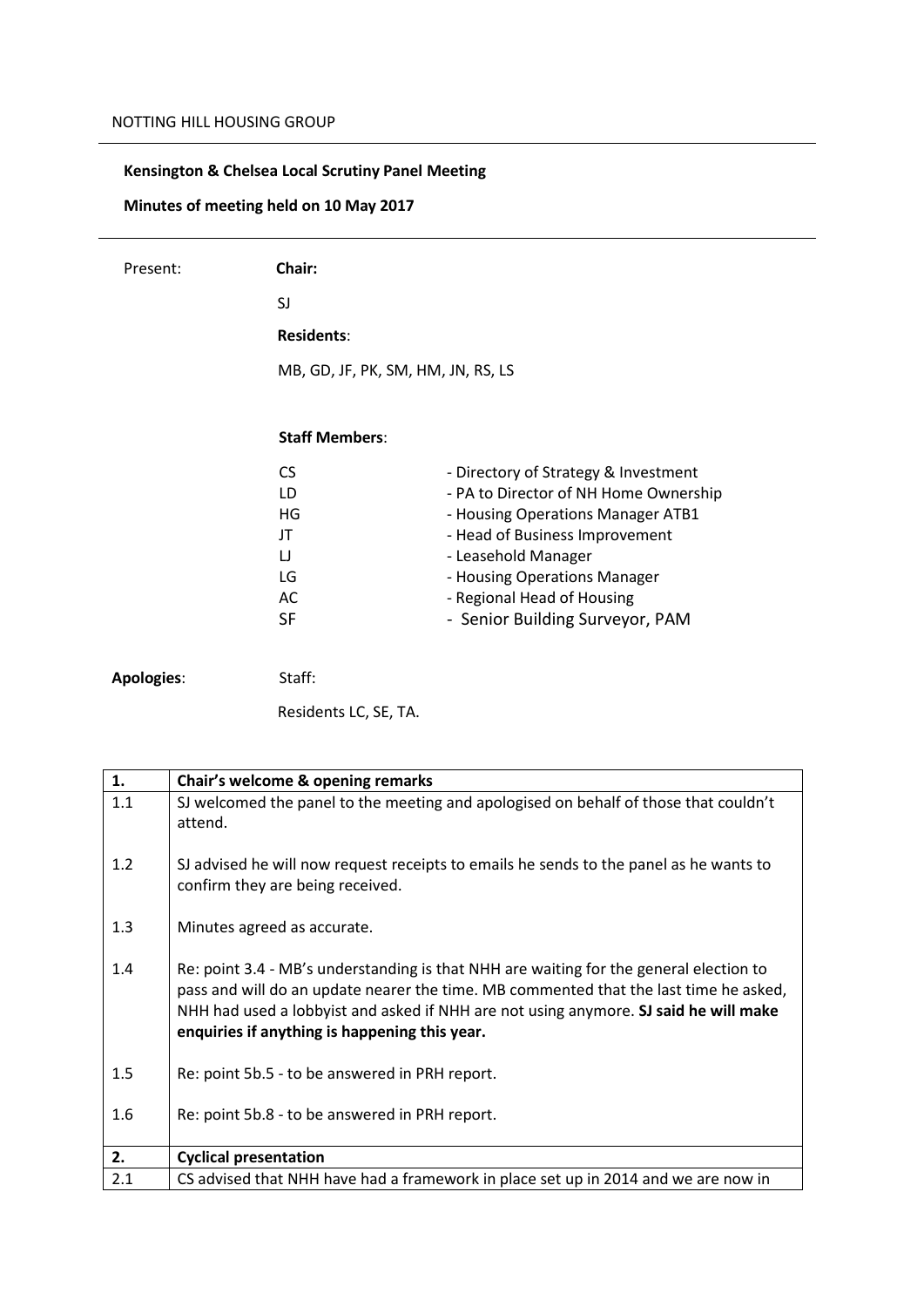|      | year three. We were originally looking to select preferred partners, and give them more<br>work over time. In January we issued a repricing request from preferred partners and a<br>report was sent to EB, which EB have now approved. CS advised that Wates' increase in                                                                                                                                                                                                                                                                                                                            |
|------|-------------------------------------------------------------------------------------------------------------------------------------------------------------------------------------------------------------------------------------------------------------------------------------------------------------------------------------------------------------------------------------------------------------------------------------------------------------------------------------------------------------------------------------------------------------------------------------------------------|
| 2.2  | pricing has meant NHH have chosen to go with another supplier, Axis.<br>It's been agreed that Wates can continue repairs in certain areas but NHH are yet to<br>confirm Mears in repairs contract areas for the west.                                                                                                                                                                                                                                                                                                                                                                                 |
| 2.3  | With regards to planned works, we have managed to secure better rates than in<br>previous years. Wates have been terminated, but are still on site whilst they complete<br>snagging. We've discussed future plans with them, and they do see us as a long term<br>partner. These works will continue until end of May. Axis will start on site from the end<br>of May and hope to be finished before the end of the year which will be a big<br>improvement on experience with Wates in previous years.                                                                                               |
| 2.4  | The biggest issues faced are windows and window replacements, particularly in<br>Hammersmith & Fulham and Kensington & Chelsea, as we've had issues with planning<br>permission. We have been piloting sensors in units to gauge heating and show<br>temperature and humidity levels in various homes to show issues with condensation or<br>heat loss. Using this data, we can also start advising customers how to minimise this. We<br>are hoping to get permission to install UPVC windows following the sensor test results<br>which, if successful, can be rolled out into the wider programme. |
| 2.5  | PK asked if RBKC are resistant to these proposals. JN added what are they resistant to.<br>CS answered they are largely resistant for aesthetic reasons. LS commented that the<br>windows look like the right styling. CS explained that we have spent a lot of time looking<br>for a product that fits the right aesthetics. SF added that they are resisting because they<br>want timber double glazing. CS added that we have a lot of properties that need new<br>windows, and Westminster local authority are more progressive.                                                                  |
| 2.6  | JF asked if the sensor devices can only be used at certain times of the year. CS explained<br>that they have been in from September last year and monitored the winter period. The<br>devices are still in now.                                                                                                                                                                                                                                                                                                                                                                                       |
| 2.7  | JF asked how we decide who needs the windows. CS explained that during the month of<br>May, we will look at the list of properties stored in the system that's due. These<br>properties will then be visited by Upshot who will take high quality photos to check<br>windows and confirm if they need to be done in the next programme.                                                                                                                                                                                                                                                               |
| 2.8  | SM commented on the quality of the plastic and asked if we were looking at different<br>materials altogether that last much longer. CS advised that historically the windows<br>approved by RBKC weren't pretty and weren't installed properly. The idea is that this<br>product is new and used in multi million pound properties. They have a very high<br>specification. Technology has also moved on and they will be installed by the<br>manufacturers.                                                                                                                                          |
| 2.9  | MB commented that he'd previously had UPVC and had issues with them, such as<br>damage from rain and sea water. He expressed concerns that they weren't a good<br>product and can understand why councils are knocking it back.                                                                                                                                                                                                                                                                                                                                                                       |
| 2.10 | SJ commented that if the windows can be replaced, it would be wonderful as he knows                                                                                                                                                                                                                                                                                                                                                                                                                                                                                                                   |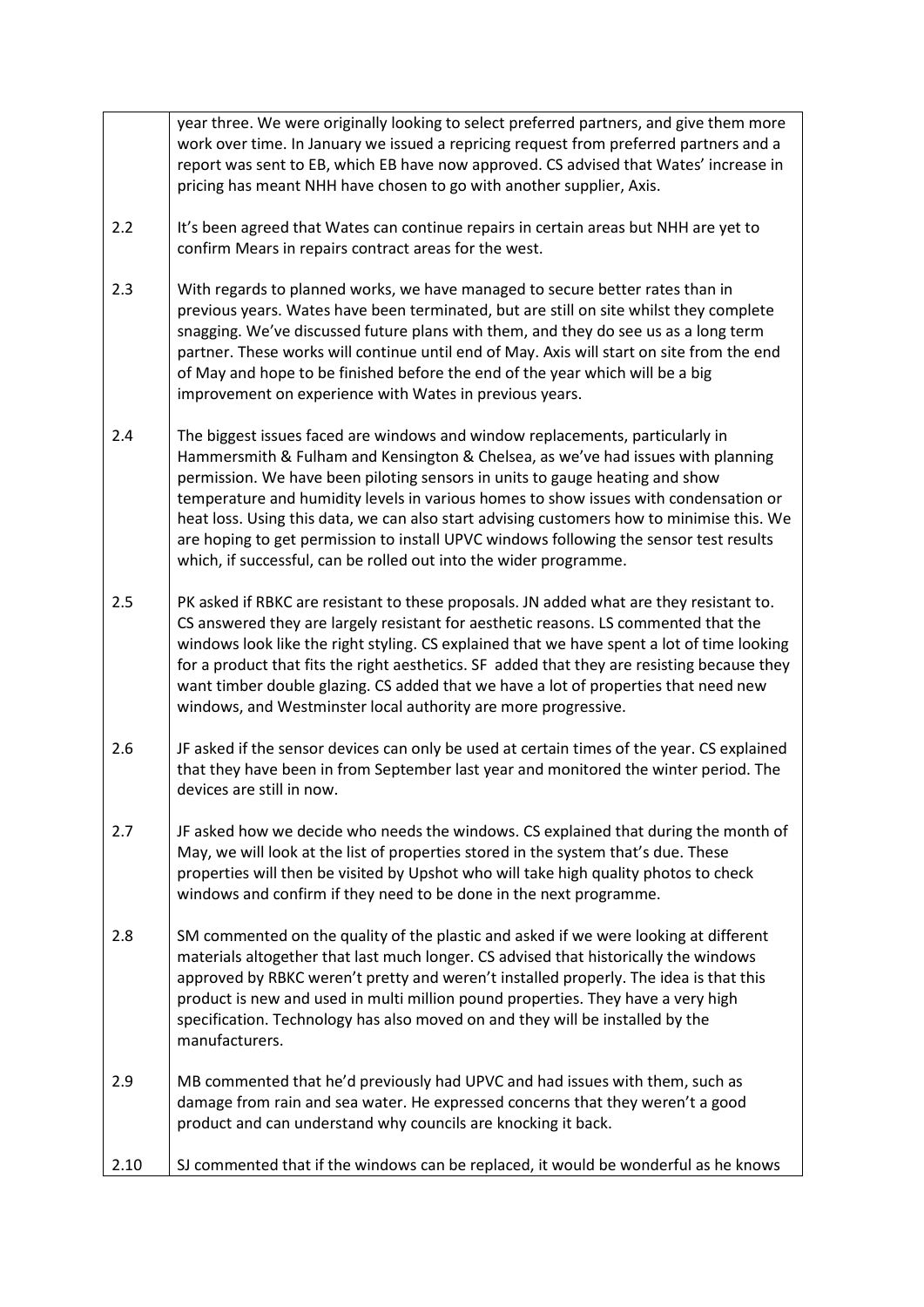2.11 2.12 2.13 2.14 2.15 2.16 2.17 2.18 residents have a lot of issues with their current windows, particularly for those living alone and older residents. MB commented that all shutters have been ripped out and asked if reinstalling them help with energy costs, and could provide a lower cost alternative. HG advised that they are still on some properties. RS commented that the figures shown on the number of houses completed is quite encouraging and asked if we receive reports on the quality of completed works. RS commented that he's been let down by NHH in the past and doesn't believe the works have been good value for money. RS asked if contractors pay penalties for bad work. CS advised her that there haven't been any reports of failure except for 5 properties from Wates, which suggests that RS's experience, whilst unfortunate, is not reflective of the service provided overall. The costs are what we tend to have issues with. Wates have rushed units and tried to get works done quickly due to the unusual and specific circumstances we've had recently, and so due to the volume of units being completed at once, snagging didn't take place when it should. This may explain part of RS's experience. RS responded that his impression is the quality of works is lessened due to us being a housing association and added that he has several examples of bad quality works. CS expressed that she has not had the same experience of reports of disrepair. **To be discussed further outside of the meeting.**  SJ stated that he feels there's been huge progress in this area but we have to make sure there is a system in place to deal with complaints and improve communication e.g. not waiting endlessly for someone to get back to you. SF added that we have had a lot of positive comments on the works completed. SM commented that NHH should have been planning in January to have scaffolding up by carnival. SJ advised that they did agree timescales at a meeting yesterday with SF. SF advised that the scaffolding timetable has been planned so that it's not up around Christmas nor Carnival time, and they plan to have scaffolding down by July. PK advised that on Ledbury Road, they didn't have team snagging as the scaffolding was coming down so NHH should expect complaints. RS commented that he'd seen scaffolding went up end of November and was up for 5 months. CS advised that the previous financial year is an unusual circumstance because Wates started so late on site due to the issues with cost approval. Once the costs were agreed, the works had to be done in much less time which did mean in this instance working during this period, however this is not the norm. SM asked what the guarantee lifespan of windows are. CS responded that they have a lifetime guarantee provided they've been installed correctly. LS commented that when PK had trouble with delays and he had spoken with contractors, did he also contact NHH. PK advised that he had spoken to them a few times, but PAM had felt unapproachable for a while, so it is nice to see them at the meeting today. LS commented that it feels frustrating when your Housing Officer doesn't feel like action is being taken. HG added that the communication is there and SF will respond to the actions listed by HOs but perhaps the message doesn't get through to residents enough.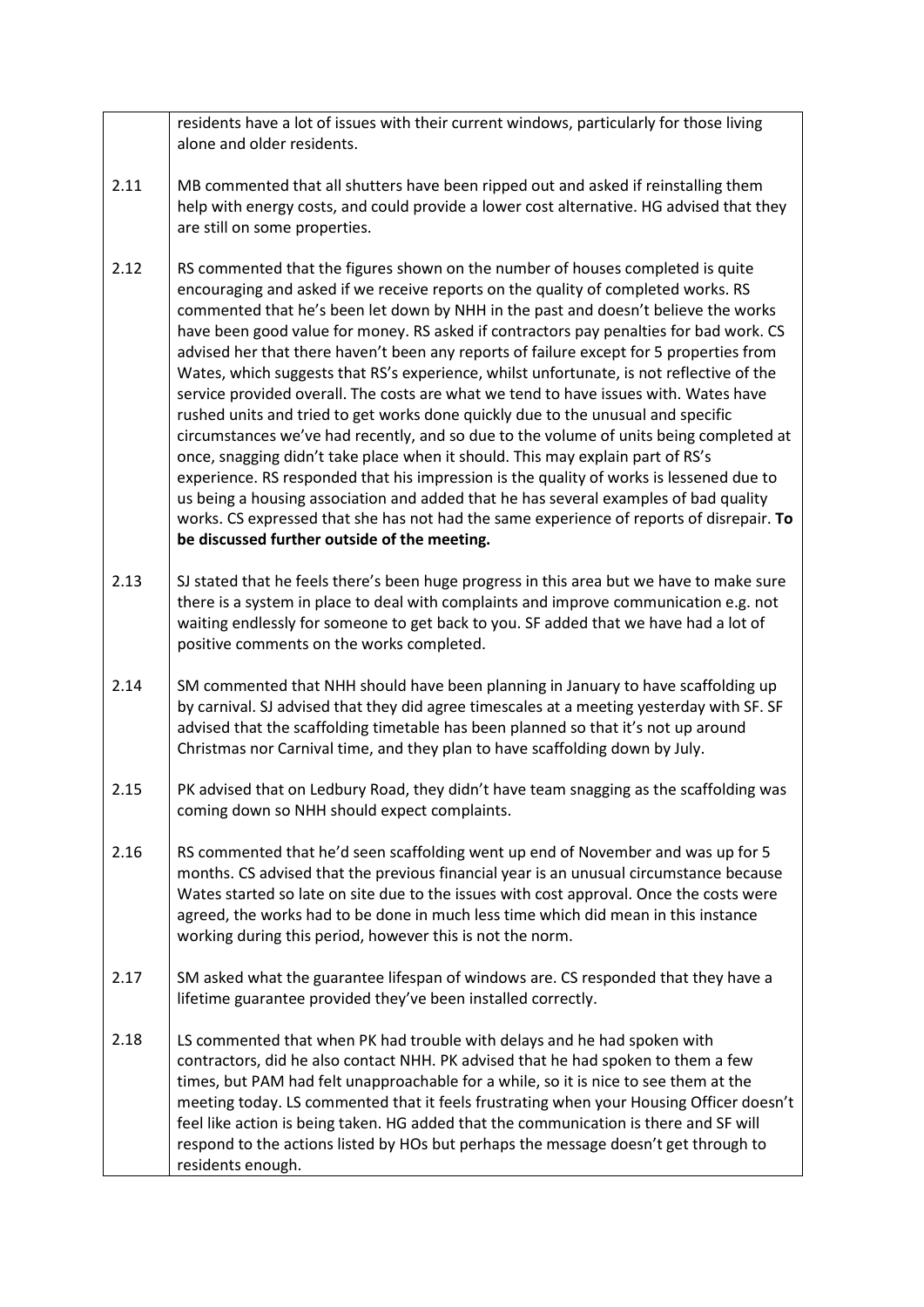| 2.19 | MB asked if one issue is with our system being too paper driven. And suggested that if<br>we had a digitised system in place and our systems were linked with contractors, risks<br>would be reduced.                                                                                                                                                                                                                                             |
|------|---------------------------------------------------------------------------------------------------------------------------------------------------------------------------------------------------------------------------------------------------------------------------------------------------------------------------------------------------------------------------------------------------------------------------------------------------|
| 2.20 | RS asked if NHH are aware that a number of Wates staff don't speak good English. CS<br>advised that this would no longer be an issue as we are no longer using Wates.                                                                                                                                                                                                                                                                             |
| 3.   | <b>Performance Report - Leasehold</b>                                                                                                                                                                                                                                                                                                                                                                                                             |
| 3.1  | LJ advised that everything is generally looking good and customer satisfaction is steadily<br>improving. We've achieved 100% for estate management which is also positive.                                                                                                                                                                                                                                                                        |
| 3.2  | SJ requested the quarter as well as the month be included on the reports as it wasn't<br>clear.                                                                                                                                                                                                                                                                                                                                                   |
| 3.3  | $U$ advised that arrears are decreasing. SJ congratulated $U$ for the best performing team<br>for customer satisfaction.                                                                                                                                                                                                                                                                                                                          |
| 3.4  | JN asked if the two outstanding accounts with large contributions to the arrears could be<br>put to one side as they tend to distort day to day reflection. LJ explained that this<br>wouldn't then be reflective of the overall cash owing, however we can show them in<br>commentary instead.                                                                                                                                                   |
| 3.5  | JN asked if we expect these amounts to be recovered. LJ said hopefully! They are service<br>charge amount disputes that are ongoing. It could be that they are credited for some of<br>it, but equally we may be able to recover other parts. Until it's settled, we won't know<br>how much we can collect.                                                                                                                                       |
| 3.6  | LS asked how it could go on over such a long time. LJ advised that they only disputed<br>three years ago and then it took some time to work through what the individual issues<br>were, of which there were many. We are hoping by next quarter we can come to some<br>conclusions. We are now meeting with residents to resolve it, but communication has<br>been difficult so we may have to go through mediation.                              |
| 3.7  | LS asked if they are looking for a solution or delaying the process on purpose by adding<br>more issues. LJ explained that the arrears come from 5 dissatisfied leaseholders. It<br>would depend on their financial situations. It could be beneficial for some of them for<br>this dispute to continue.                                                                                                                                          |
| 3.8. | JN commented that he feels like a lot of resources are going into this and asked if a<br>settlement agreement be more cost effective. LJ explained that we don't feel that<br>residents would be comfortable with that as they want exact results.                                                                                                                                                                                                |
| 3.9  | JF asked who would provide mediation. LJ advised that we apply to First Tier Property<br>Tribunal who provides a low cost service which we can use. Alternatively, we can use a<br>body called the lease Advisory Service, but this needs engagement from leaseholder. We<br>can ask for a determination from them. We provide a statement, then we would get<br>determination from them and if goes to tribunal this would give a lot of weight. |
| 3.10 | LJ highlighted that repairs completed on time has increased. SJ commented that it's a big<br>jump. LJ advised that as we use the purchasing order system to raise repairs, we are                                                                                                                                                                                                                                                                 |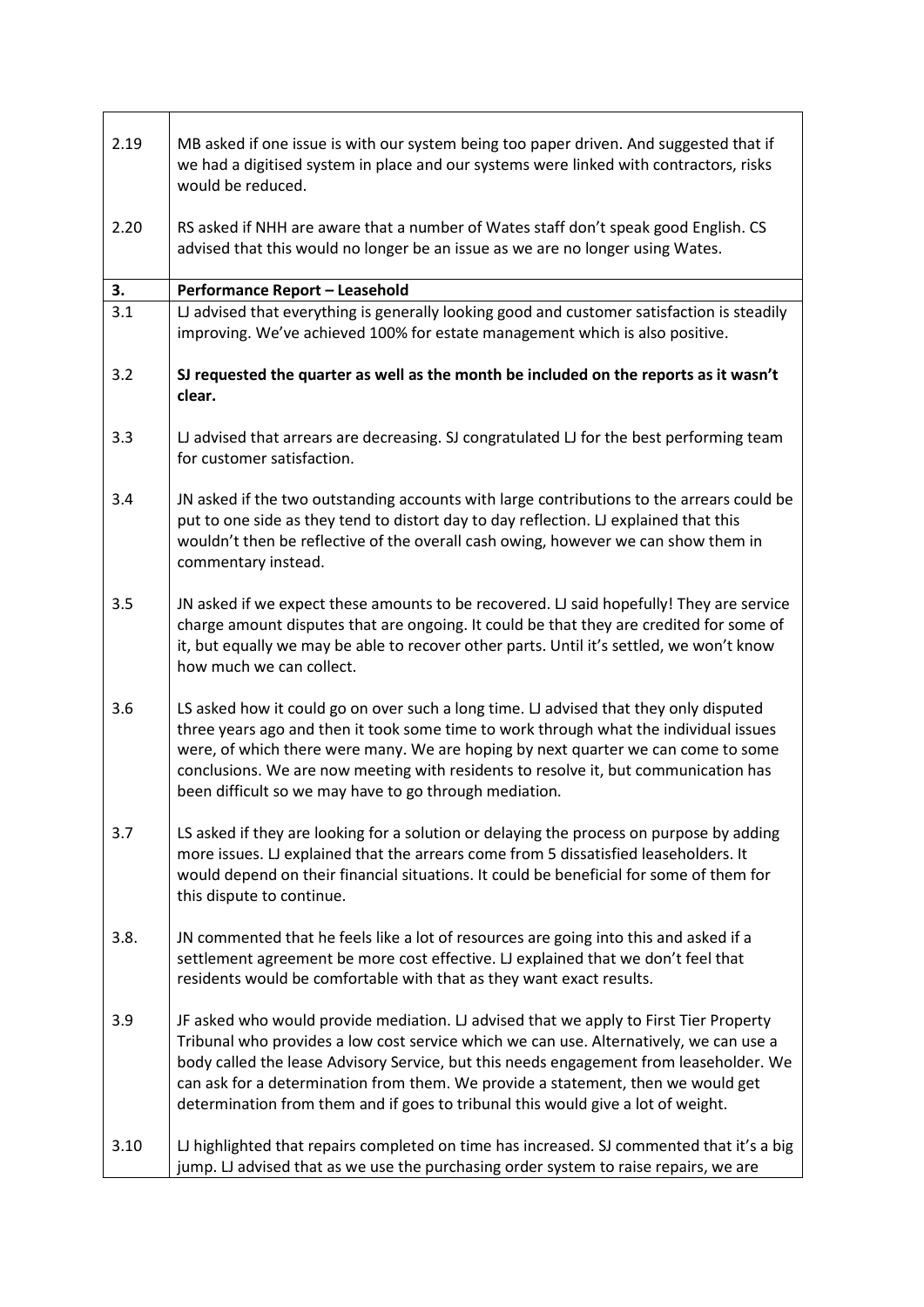|      | relying on a manual process where information is correct on completion date and so                                                                 |
|------|----------------------------------------------------------------------------------------------------------------------------------------------------|
|      | have to chase up individual contractors for this data, but if it's not updated properly it                                                         |
|      | affects our results. This is being looked at in a repairs project group to improve the                                                             |
|      | process and provide more information to residents on cost of repairs, value for money                                                              |
|      | and increasing customer satisfaction.                                                                                                              |
|      |                                                                                                                                                    |
| 3.11 | SJ proposed that the panel look at leasehold repairs in more detail to give a more                                                                 |
|      | balanced perspective.                                                                                                                              |
| 4.   | <b>Performance Reports - PRH</b>                                                                                                                   |
| 4.1  | HG highlighted that customer satisfaction is an area where we still have a lot of work to                                                          |
|      | do. Estate inspections results are very inconsistent, and we need to get these up to                                                               |
|      | 100%.                                                                                                                                              |
|      |                                                                                                                                                    |
| 4.2  | HG highlighted we are performing well in arrears. MB commented that NHH's overall                                                                  |
|      | arrears have gone up slightly. HG explained that this is due to the direct debit week                                                              |
|      | falling out of sync with housing benefit payments. MB suggested that this could also be                                                            |
|      | due to universal credit also rolling out wider.                                                                                                    |
|      |                                                                                                                                                    |
| 4.3  | LS came across her statement that when she paid with debit card, she had paid the same                                                             |
|      | rate as a credit card, and had successfully received a rebate for this. LS wanted to                                                               |
|      | highlight this to panel in case they weren't aware. HG also suggested panel members to                                                             |
|      | set up a direct debit to avoid any fees.                                                                                                           |
|      |                                                                                                                                                    |
| 4.4  | MB commented that the website is not useful and functionality is limited. HG advised                                                               |
|      | that there are improvements on the way.                                                                                                            |
|      |                                                                                                                                                    |
| 4.5  | HG advised that K&C's best team for lettings performance. SJ congratulated staff.                                                                  |
|      |                                                                                                                                                    |
| 4.6  | HG advised that PRH are happy to do a morning session with the panel on welfare                                                                    |
|      | reform outside of this meeting to go through data and more info in much more detail.                                                               |
|      |                                                                                                                                                    |
| 4.7  | SJ requested that the graphs for welfare reform are broken down to LSP level in future                                                             |
|      | papers.                                                                                                                                            |
|      |                                                                                                                                                    |
| 4.8  | The panel also requested that ongoing as well as new subletting cases were presented                                                               |
|      | in the papers, and that subletting is put on the agenda as a future discussion item.                                                               |
|      |                                                                                                                                                    |
| 4.9  | JF mentioned the end of February repairs open evening and asked if many people knew                                                                |
|      | about it and who was invited. LG explained that it wasn't repairs, it was a drop-in                                                                |
|      | surgery. A sample of residents were invited to control the number of people came, and                                                              |
|      | just over 50 people turned up that morning. We intend on doing it again and more<br>regularly and found that people came for a variety of reasons. |
| 5.   | <b>Resident Repair Reps</b>                                                                                                                        |
|      |                                                                                                                                                    |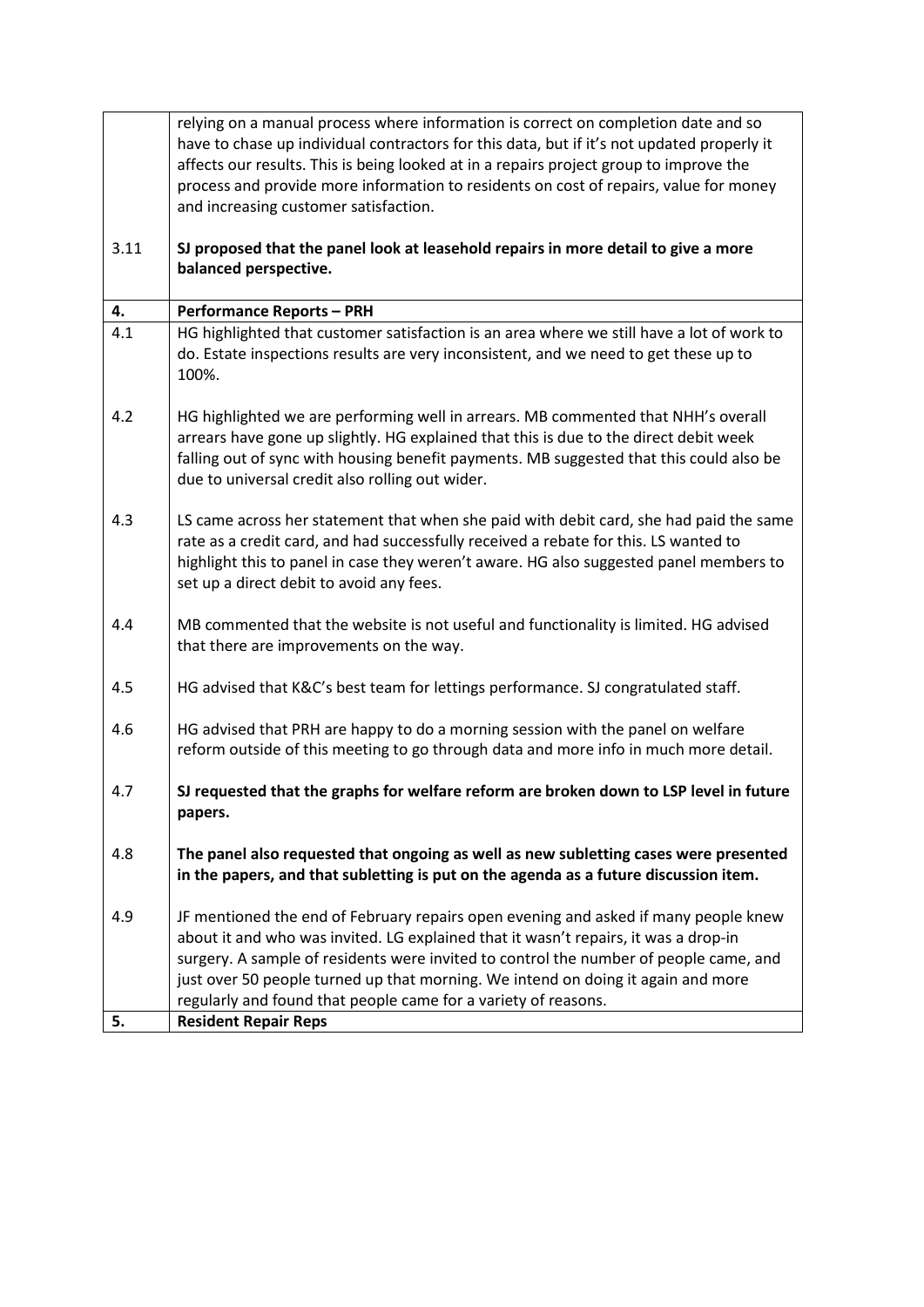| 5.1       | SM & SJ will now be meeting on quarterly basis and attending a weekly performance<br>review meeting which has been enhanced, and cyclical repairs will now be included. The<br>meeting had discussed cyclical first, and they spoke with a Mears representative and<br>had a general discussion. This new structure will improve knowledge sharing going<br>forwards.                                                                                                                                                                                                                                                                                                                        |
|-----------|----------------------------------------------------------------------------------------------------------------------------------------------------------------------------------------------------------------------------------------------------------------------------------------------------------------------------------------------------------------------------------------------------------------------------------------------------------------------------------------------------------------------------------------------------------------------------------------------------------------------------------------------------------------------------------------------|
| 5.2       | SJ advised that SF will be booking a meeting and arranging site visits to a void property,<br>and would like to possibly book a field trip with LSP members. SF reminded the panel<br>that it's important they communicate with each other and NHH, and need to respect<br>confidentiality.                                                                                                                                                                                                                                                                                                                                                                                                  |
| 5.3       | SM advised that the performance review meeting would take place monthly until the<br>new year and then go back to quarterly. The meeting yesterday was with Axis and SF on<br>cyclical operations. It was a very productive meeting and they had committed to<br>removing scaffolding, waste and rubbish.                                                                                                                                                                                                                                                                                                                                                                                    |
| 6.<br>6.1 | <b>ATB Committee &amp; Resident Involvement</b>                                                                                                                                                                                                                                                                                                                                                                                                                                                                                                                                                                                                                                              |
|           | SJ advised that last ATB will be end of May.                                                                                                                                                                                                                                                                                                                                                                                                                                                                                                                                                                                                                                                 |
| 6.2       | JT advised that earlier this year NHH's Board reviewed the governance structure. The<br>feedback from all committee members showed that generally the Board was working<br>well as were the committees. However, the People's Committee and ATB Committee no<br>longer had a clear purpose. It was recommended big projects required oversight, such as<br>customer strategy and transformation, key strategic issues and looking at digital<br>monetary commitments. Therefore, the ATB and People's Committee have been<br>disbanded and a new committee to cover the above will take their place. Members from<br>previous committee can reapply and NHH will advertise places as normal. |
| 6.3       | The review had identified a skills gap around IT, transformation etc. We needed to<br>consider where reporting from LSPs fit in so it was proposed and accepted that we have<br>a series of scrutiny review meetings that will be held with EB members AMF and MV<br>with LSP chairs every quarter, just after each round of LSP meetings. This is an<br>opportunity for Chairs to talk about the feedback from LSPs. There is now a dedicated<br>space for issues to be raised and fed back to LSPs, with a more 'You said, we did'<br>structure and a clear audit trail.                                                                                                                   |
| 6.4       | A formal review will be built into the new structure next December to see how the new<br>arrangements are working, which begins June 2017. A briefing note will be emailed to<br>all panel members after the meeting.                                                                                                                                                                                                                                                                                                                                                                                                                                                                        |
| 6.5       | SM asked how many chairs there are currently. JT said 5 or 6.                                                                                                                                                                                                                                                                                                                                                                                                                                                                                                                                                                                                                                |
| 6.6       | SM asked if you can still take Housing Associations to Ombudsman. JT confirmed you<br>can.                                                                                                                                                                                                                                                                                                                                                                                                                                                                                                                                                                                                   |
| 6.7       | JT advised that CH has a new job and OL has been recruited into her position and will<br>come to the next meeting. SJ asked JT to pass gratitude from the panel to CH for her<br>hard work.                                                                                                                                                                                                                                                                                                                                                                                                                                                                                                  |
| 6.8       | JT advised that letters to recommit to the LSP will be coming out shortly and the end of<br>year evaluation has been put back until September. A review of the terms of reference                                                                                                                                                                                                                                                                                                                                                                                                                                                                                                            |